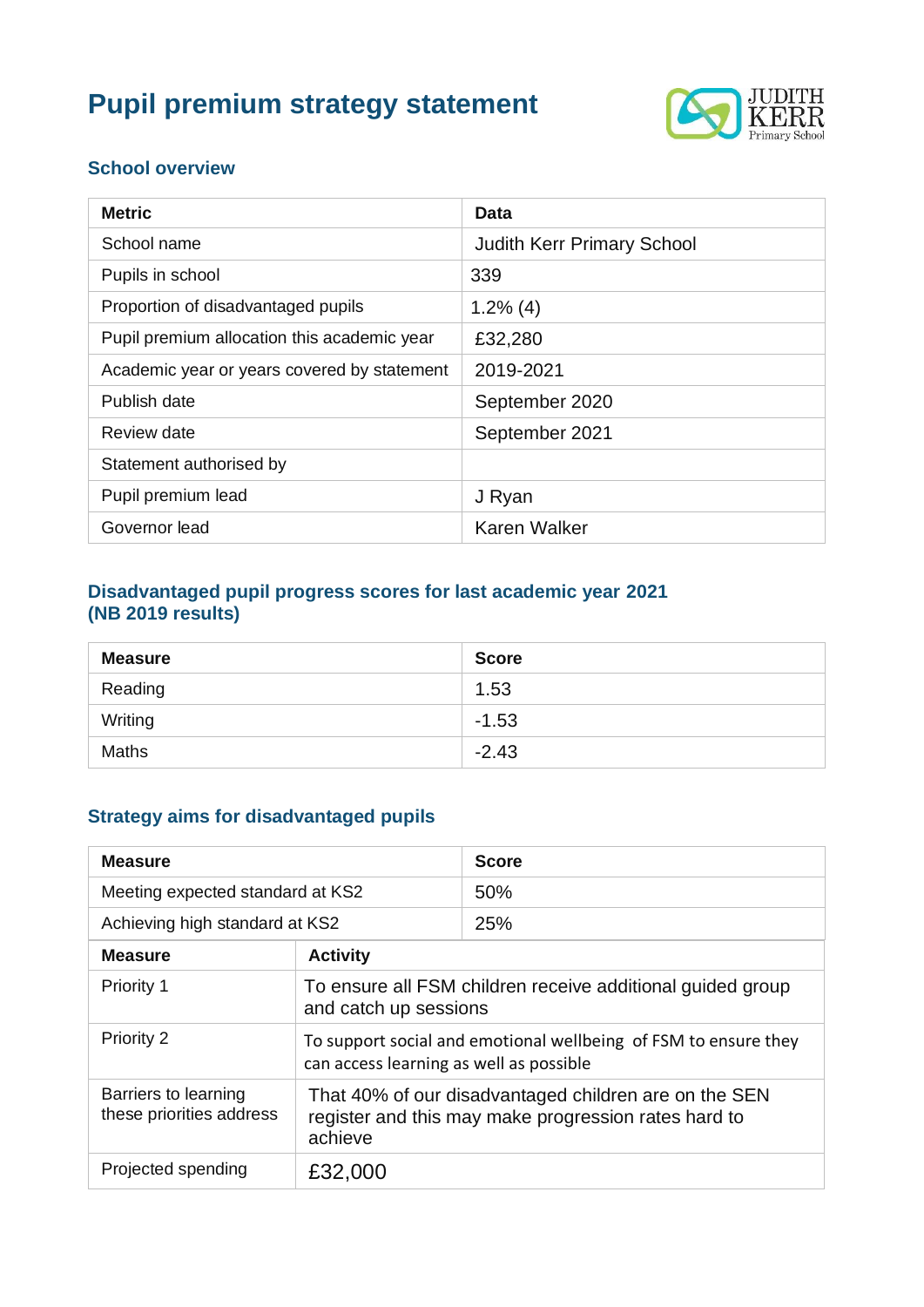#### **Teaching priorities for current academic year**

| <b>Aim</b>              | <b>Target</b>                                      | <b>Target date</b> |
|-------------------------|----------------------------------------------------|--------------------|
| Progress in Reading     | To close the gap of PPG against non-<br><b>PPG</b> | Sep 21             |
| Progress in Writing     | To close the gap of PPG against non-<br><b>PPG</b> | Sep 21             |
| Progress in Mathematics | To close the gap of PPG against non-<br><b>PPG</b> | Sep 21             |
| <b>Phonics</b>          | To close the gap of PPG against non-<br><b>PPG</b> | Sep 21             |

**Remember to focus support on disadvantaged pupils reaching the expected standard in phonics check at end of year 1.**

#### **Targeted academic support for current academic year**

| <b>Measure</b>                                            | <b>Activity</b>                                                                                                                                            |
|-----------------------------------------------------------|------------------------------------------------------------------------------------------------------------------------------------------------------------|
| Priority 1<br>To close the gap                            | Ensure that an effective teacher is in front of every class<br>and that every teacher is supported to keep improving.                                      |
|                                                           | Strategically planned CPD programme linked to priorities<br>on the school development plan.                                                                |
|                                                           | Expert senior leaders to provide support teaching,<br>coaching, and mentoring in targeted year groups.                                                     |
|                                                           | Provide further support for curriculum leaders so that<br>they are confident to articulate intent, implementation<br>and impact within their subject area. |
|                                                           | Ensure that for key children access quality guided<br>groups and interventions                                                                             |
|                                                           | A dedicated programme for additional adults is<br>implemented to support progression through subject<br>knowledge and education pedagogy                   |
| Priority 2<br>To support social and                       | To put in place emotional literacy programme for<br>targeted children                                                                                      |
| emotional wellbeing of FSM                                | Run break time social groups                                                                                                                               |
| to ensure they can access<br>learning as well as possible | Offer ELSA for targeted children                                                                                                                           |
| Barriers to learning these<br>priorities address          | Ensuring staff used evidence based whole class<br>teaching interventions                                                                                   |
| Projected spending                                        | £28,000                                                                                                                                                    |